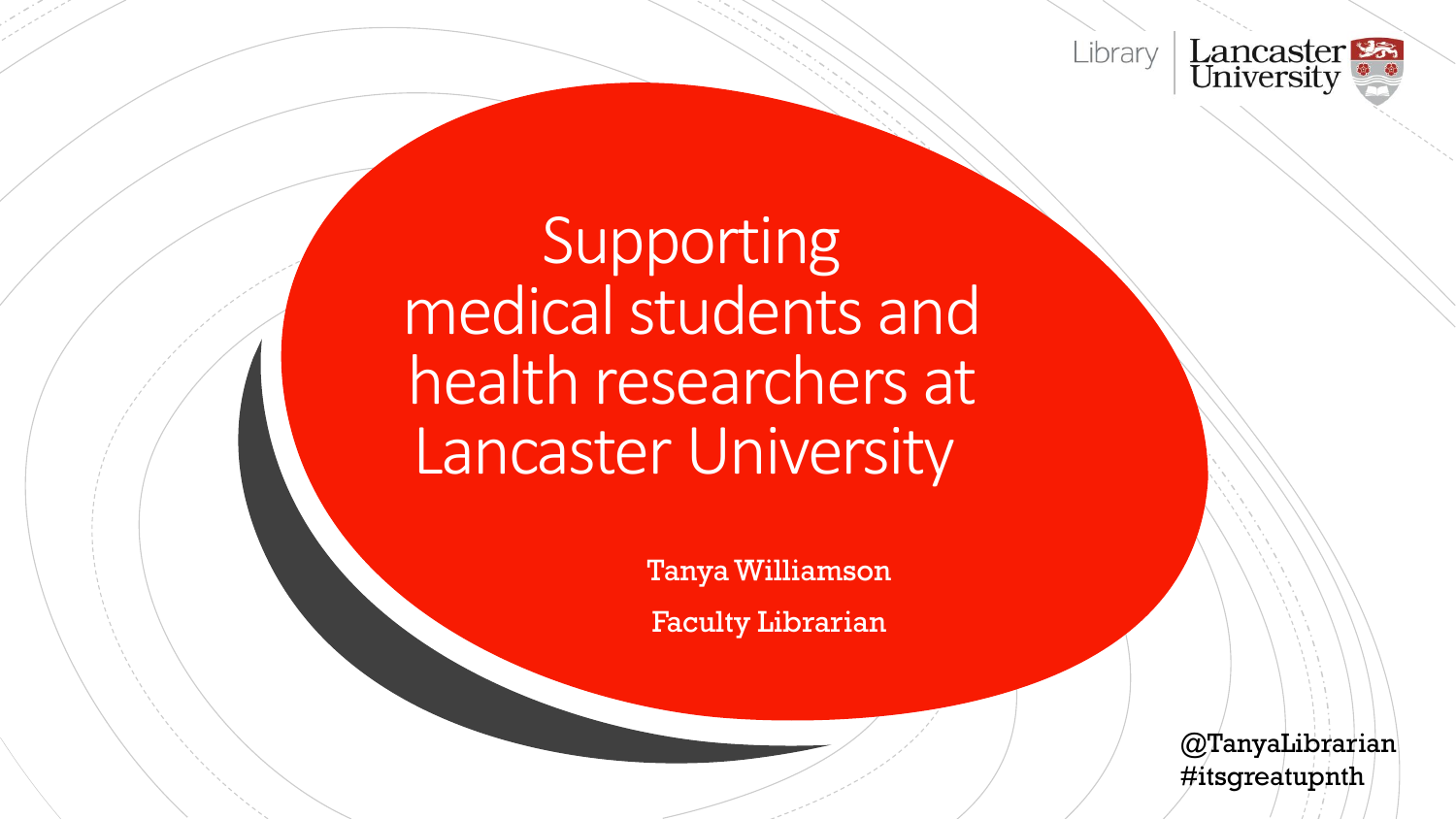### Why present on this topic?

- To:
	- Give librarians in the Trusts an idea what medical students and health researchers are expected to be able to do as part of their studies (rather than practice)
	- **E** Share ideas for the future
	- **EXECUTE: Benefit from peer feedback** 
		- **Are these learning outcomes appropriate for** practitioners?
		- Where's the crossover?
		- What's missing?
		- **Any surprises?**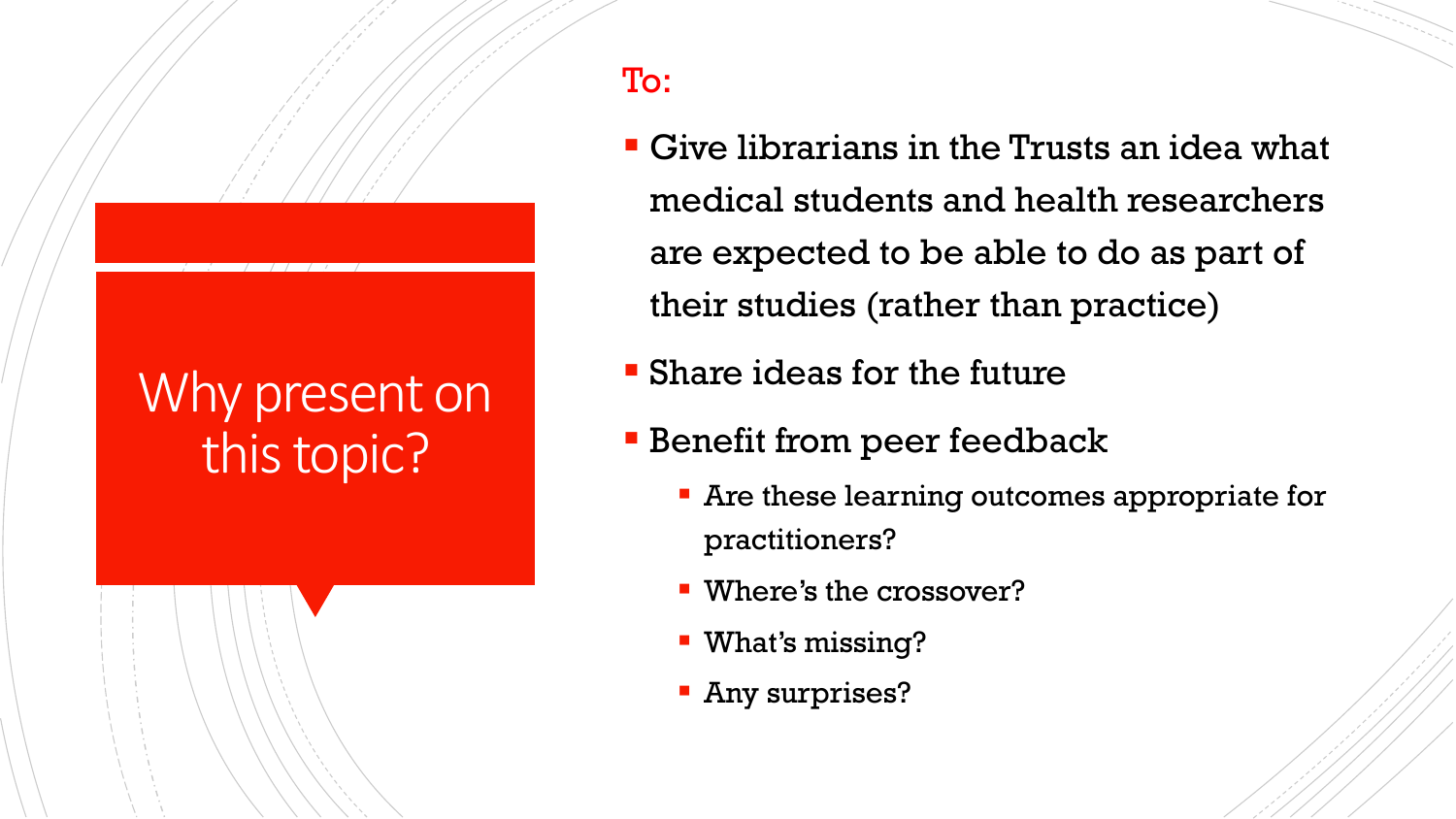

### Medical students

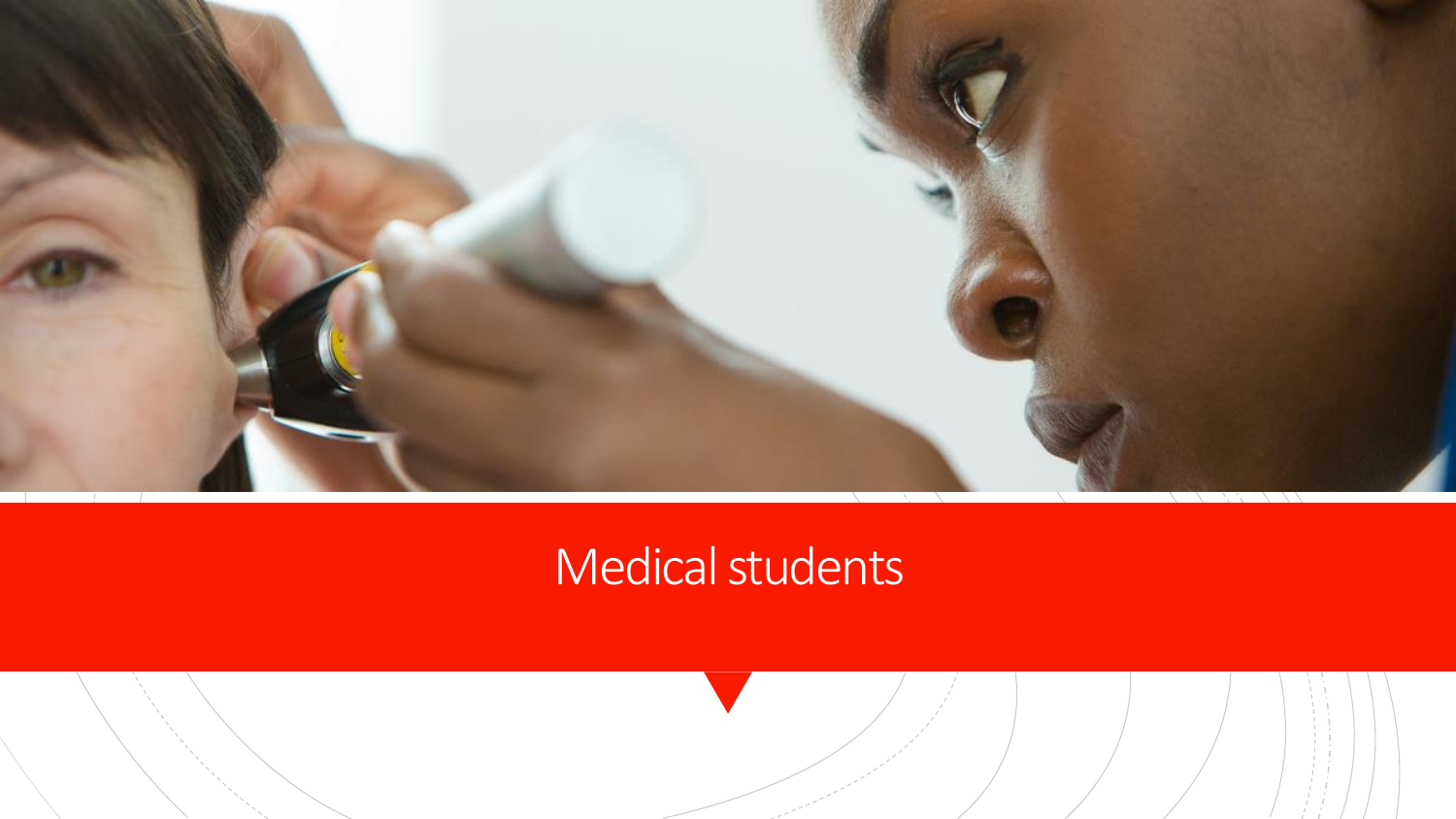#### Context at Lancaster University

#### Increasing student numbers Problem-based learning approach Study Skills Modules (SSM) over 3 years

Heavy users of digital resources

Have placements in 5 trusts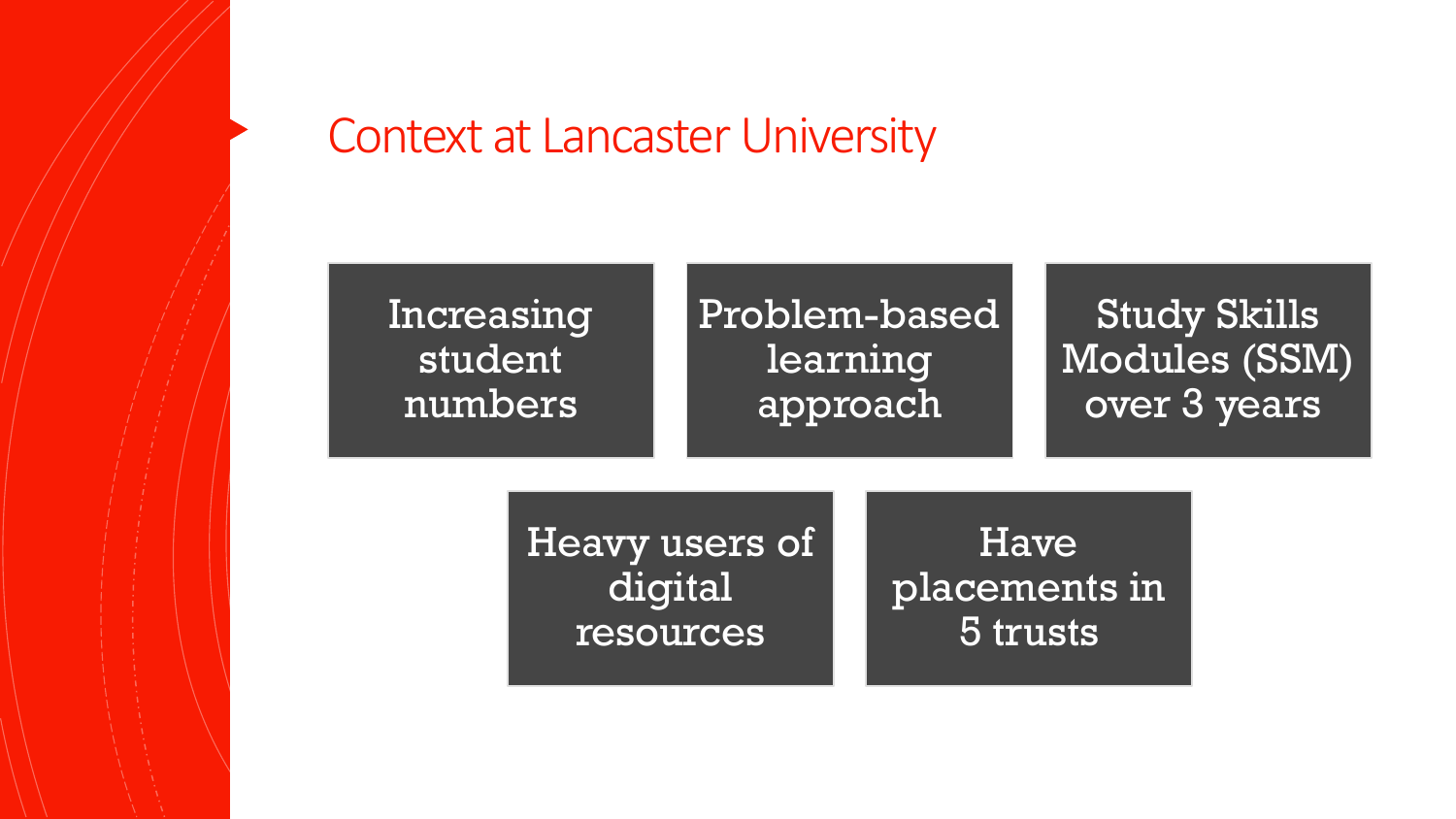#### Current situation

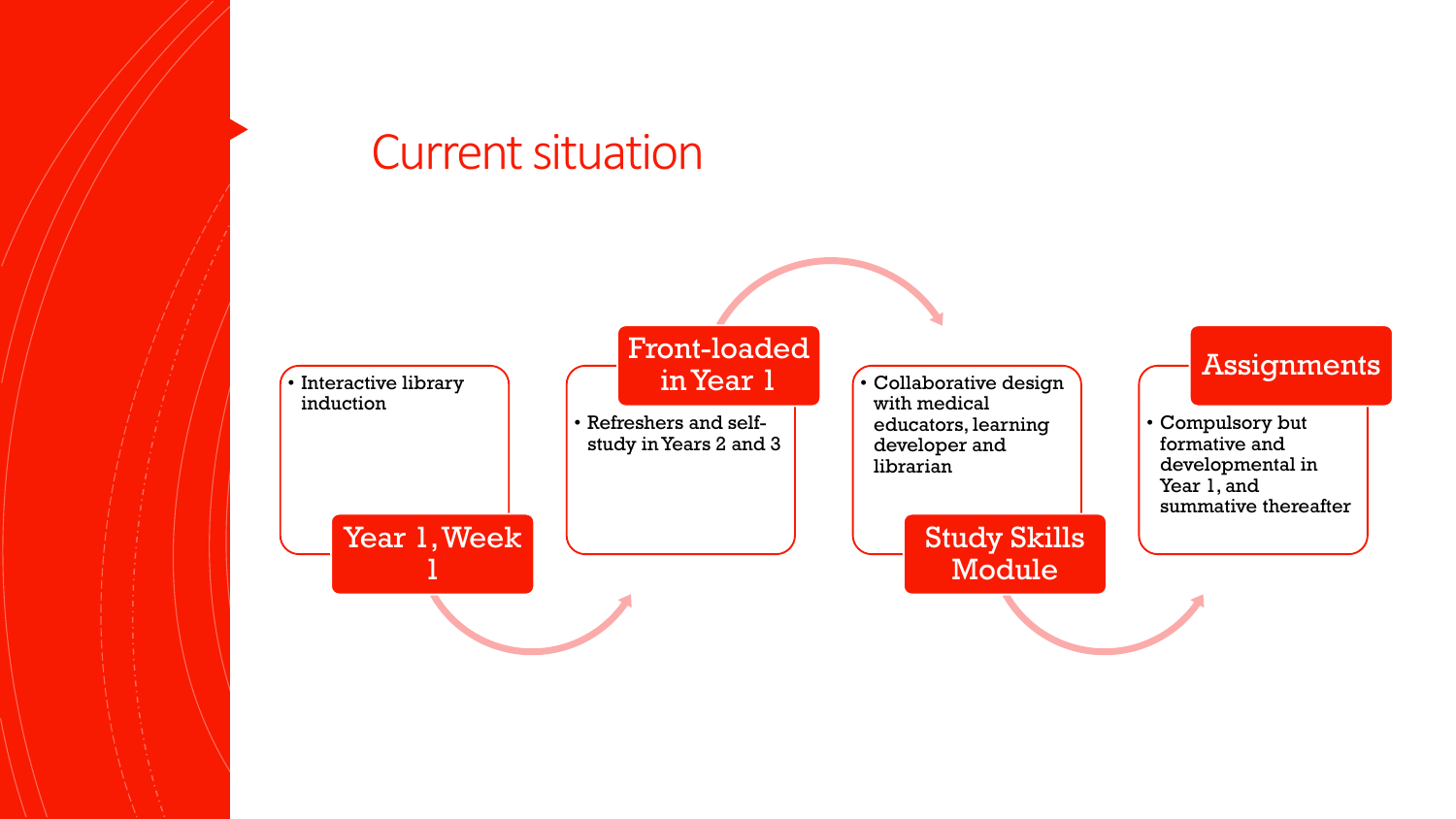#### Learning outcomes

*Apply scientific method and approaches to medical research Use information effectively in a medical context*

Develop the ability to:

- **Find information in Library resources print and electronic**
- Define questions
- Construct advanced searches using keywords and MeSH
- Manage results and references
- Reference in Vancouver style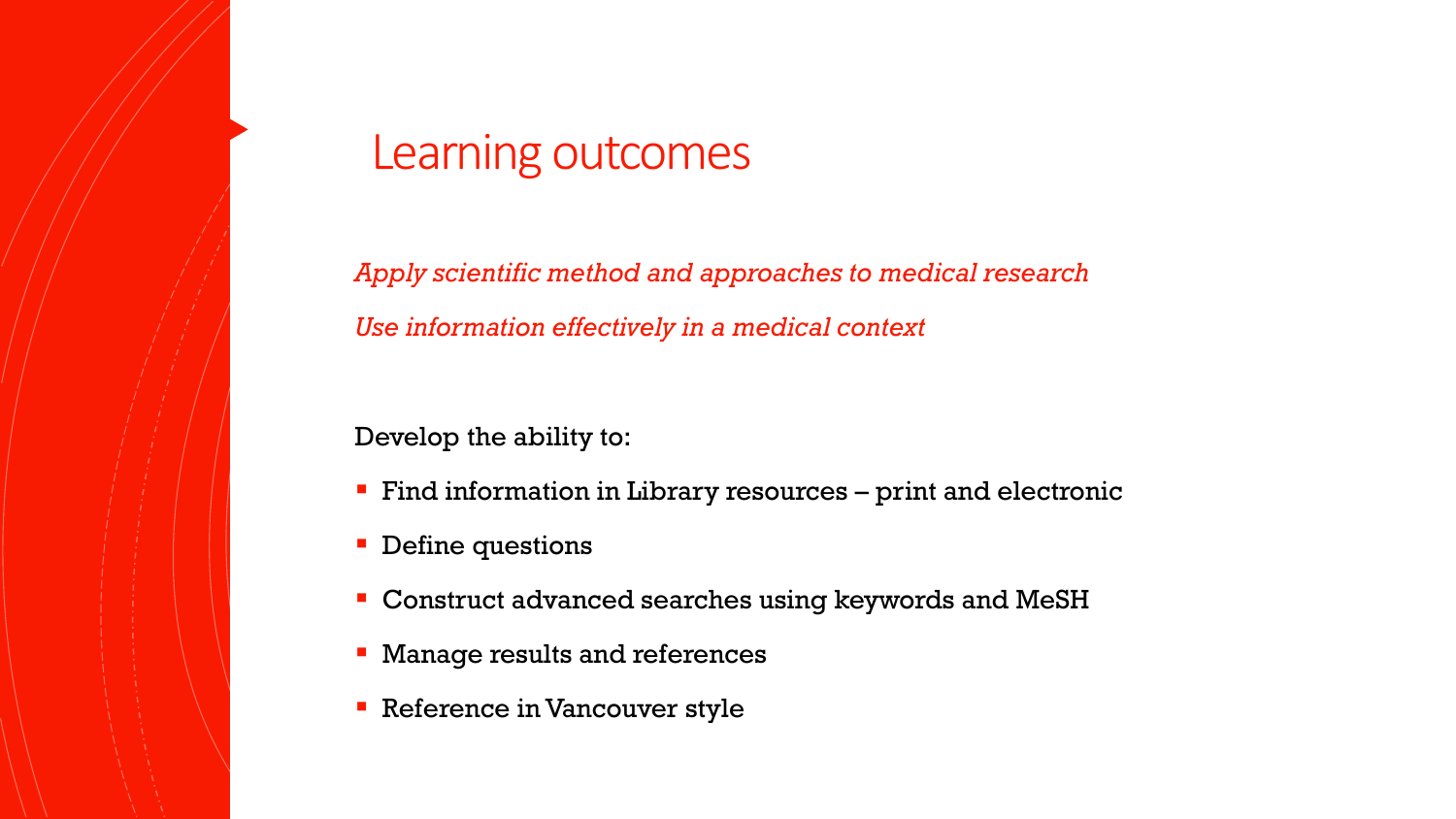### How are they delivered?



Workshops aim to build skills around information literacy



Refresher quiz and talks

Self-directed learning e.g. guides and videos



Drop-ins near submission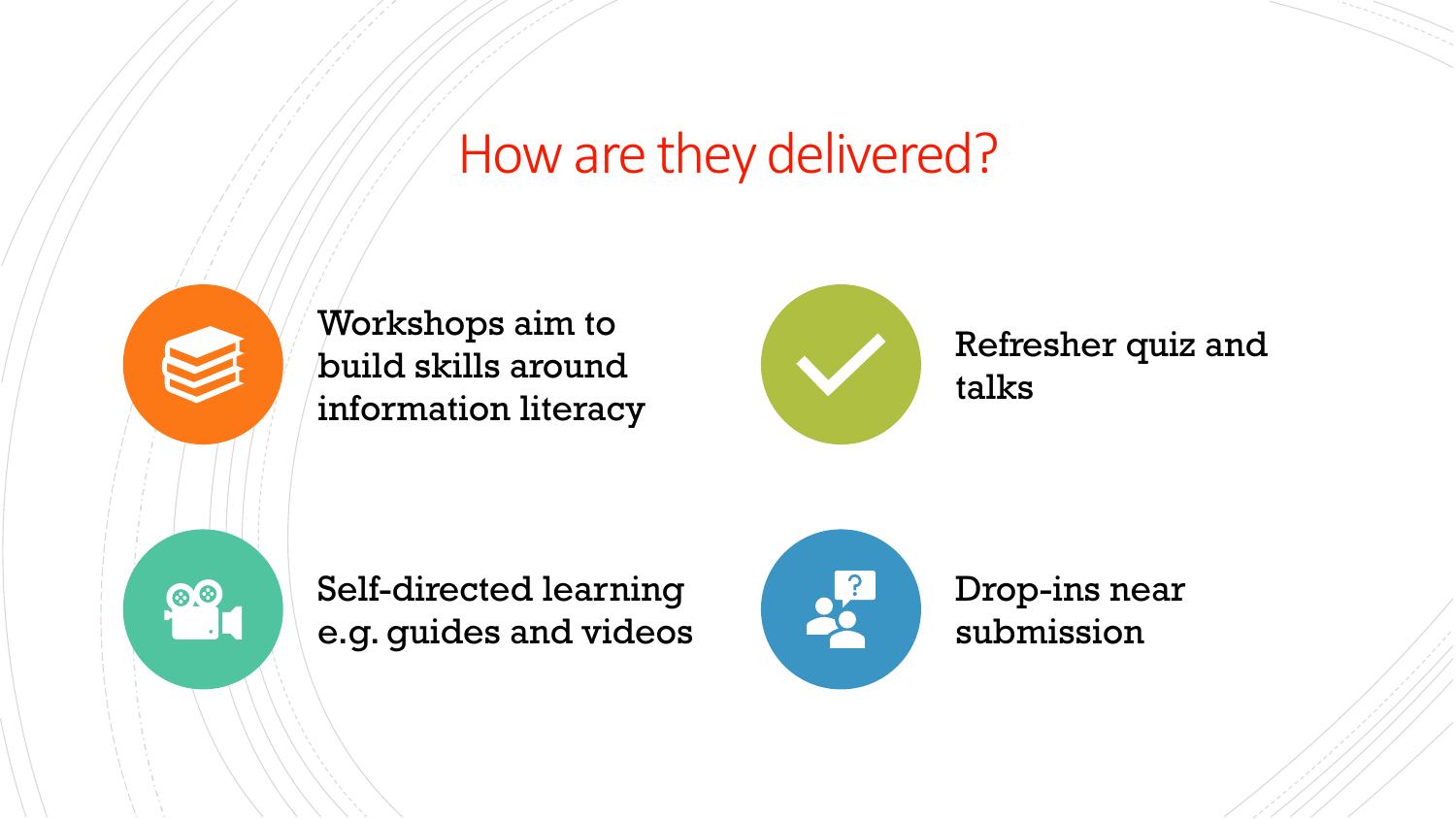

### Heath Researchers

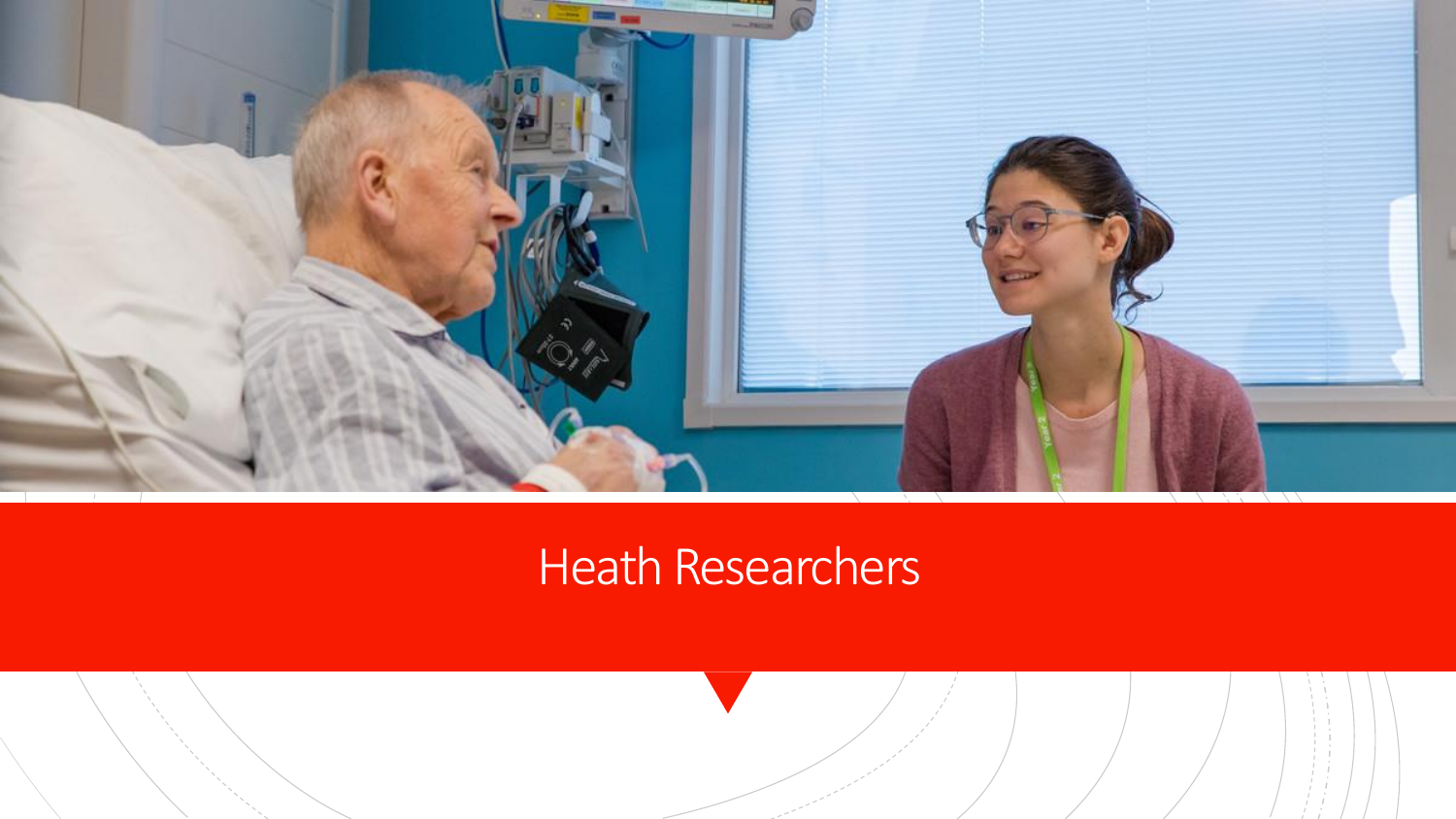#### Context at Lancaster University

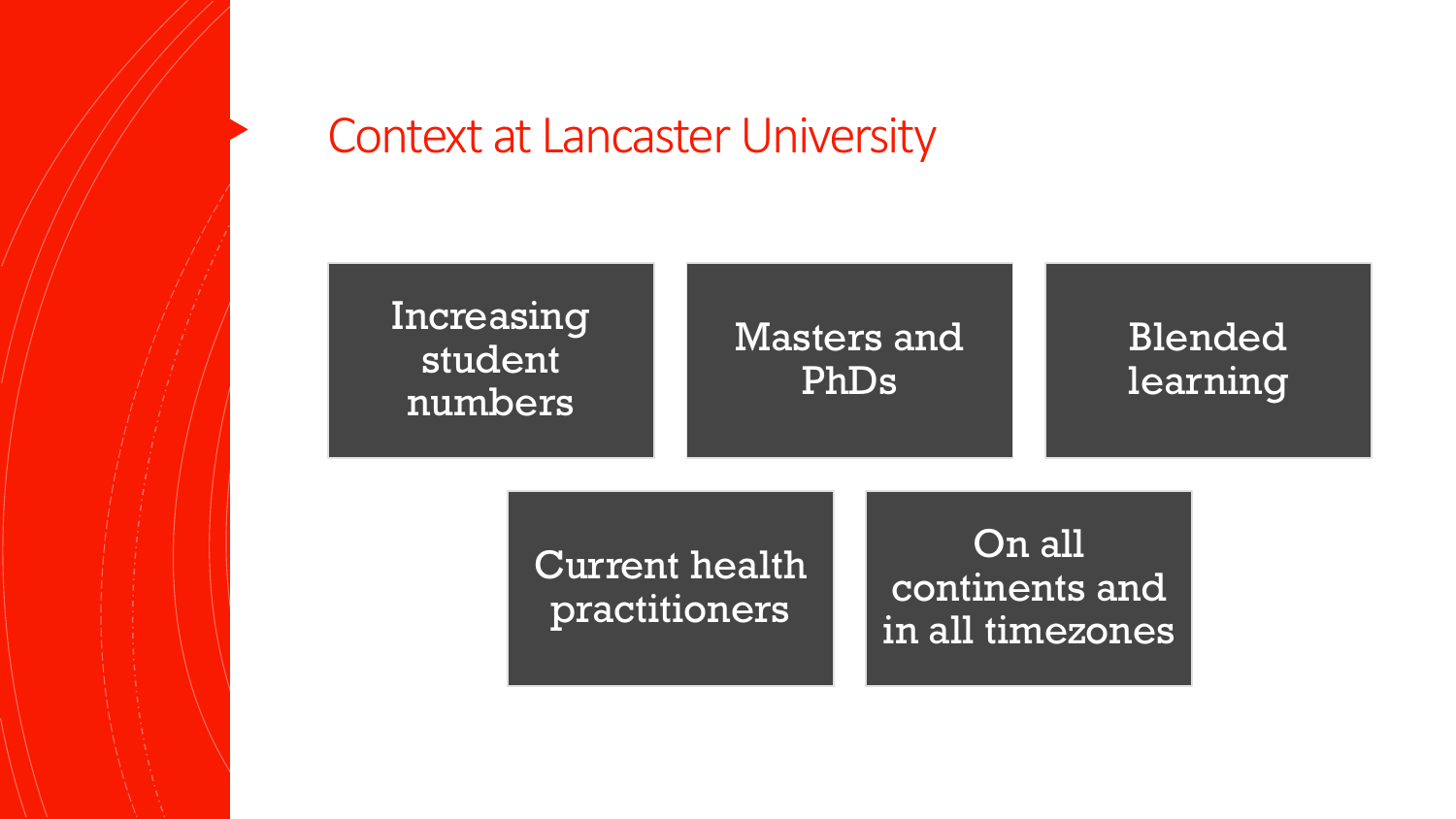#### Current situation

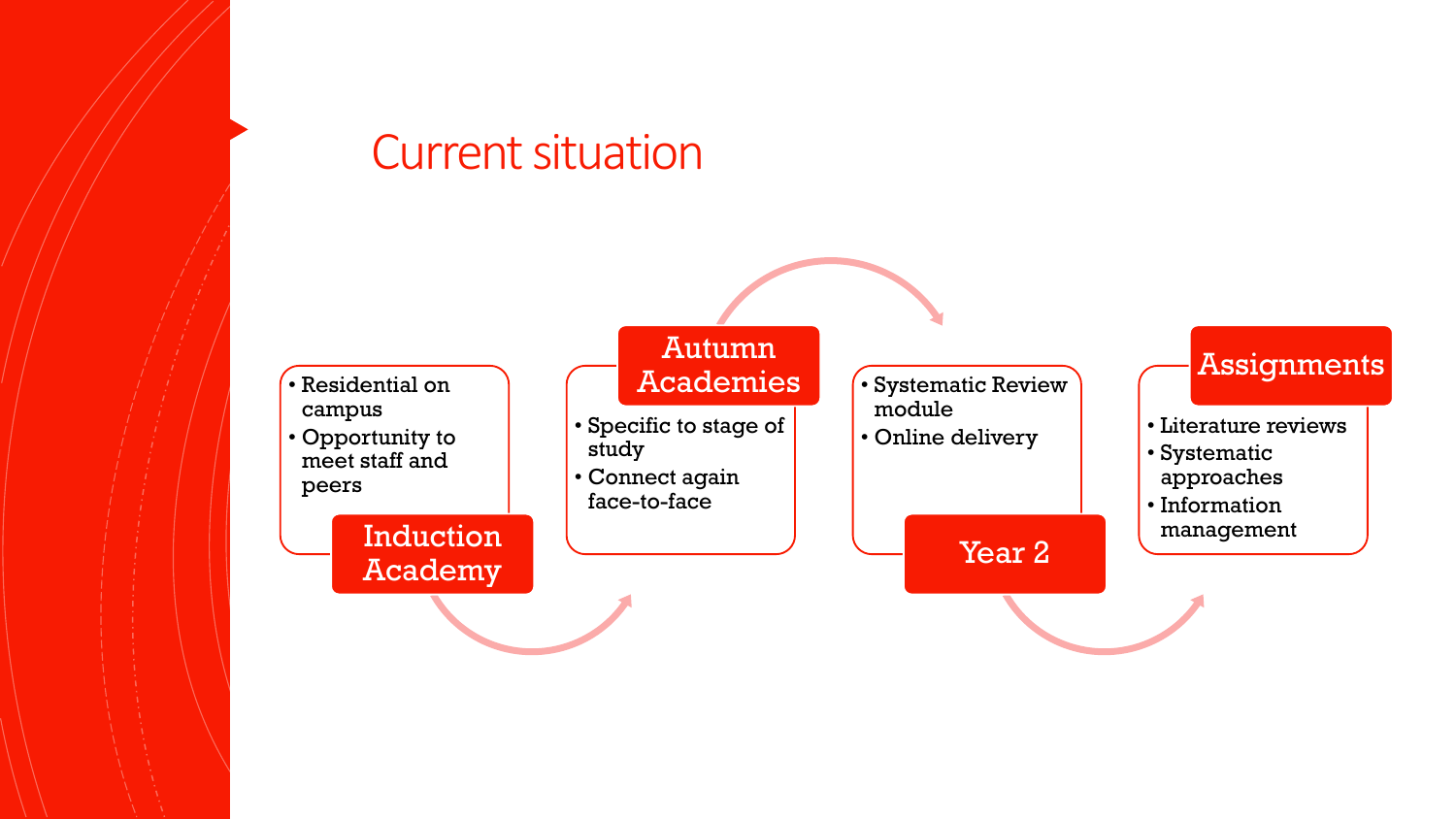#### Learning outcomes

Develop the ability to:

- **Find information from a variety of resources print and** electronic
- Define research questions
- Construct systematic and comprehensive searches using keywords and controlled vocabularies
- **EX Manage results and references**
- Reference in APA style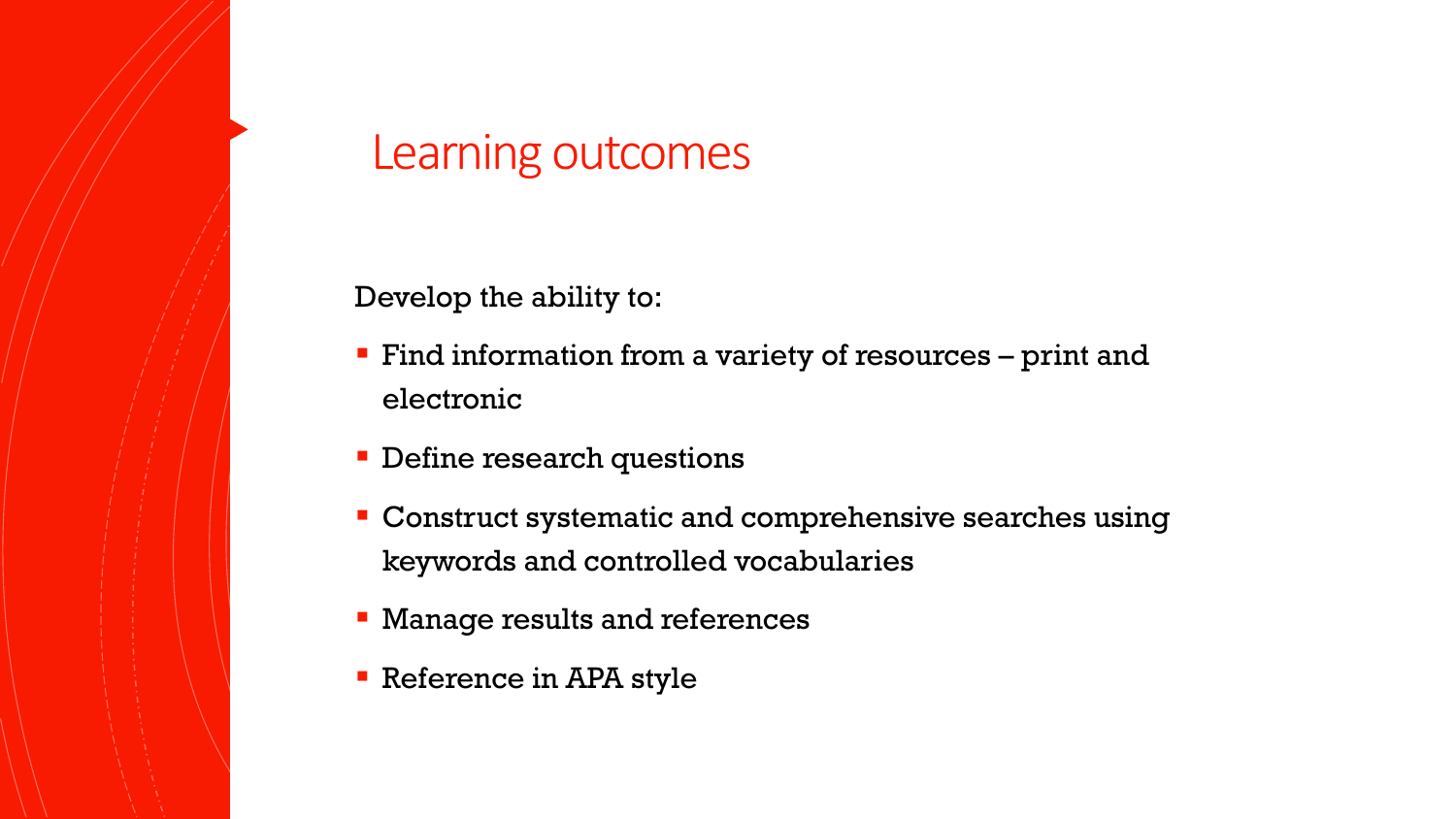### How are they delivered?







Self-directed learning e.g. videos and guides

**88** 

Webinar critique and feedback on search strategies

 $\blacksquare$ 



One-to-one consultations

**Practical** workshops during the induction academy which tie into a mini literature review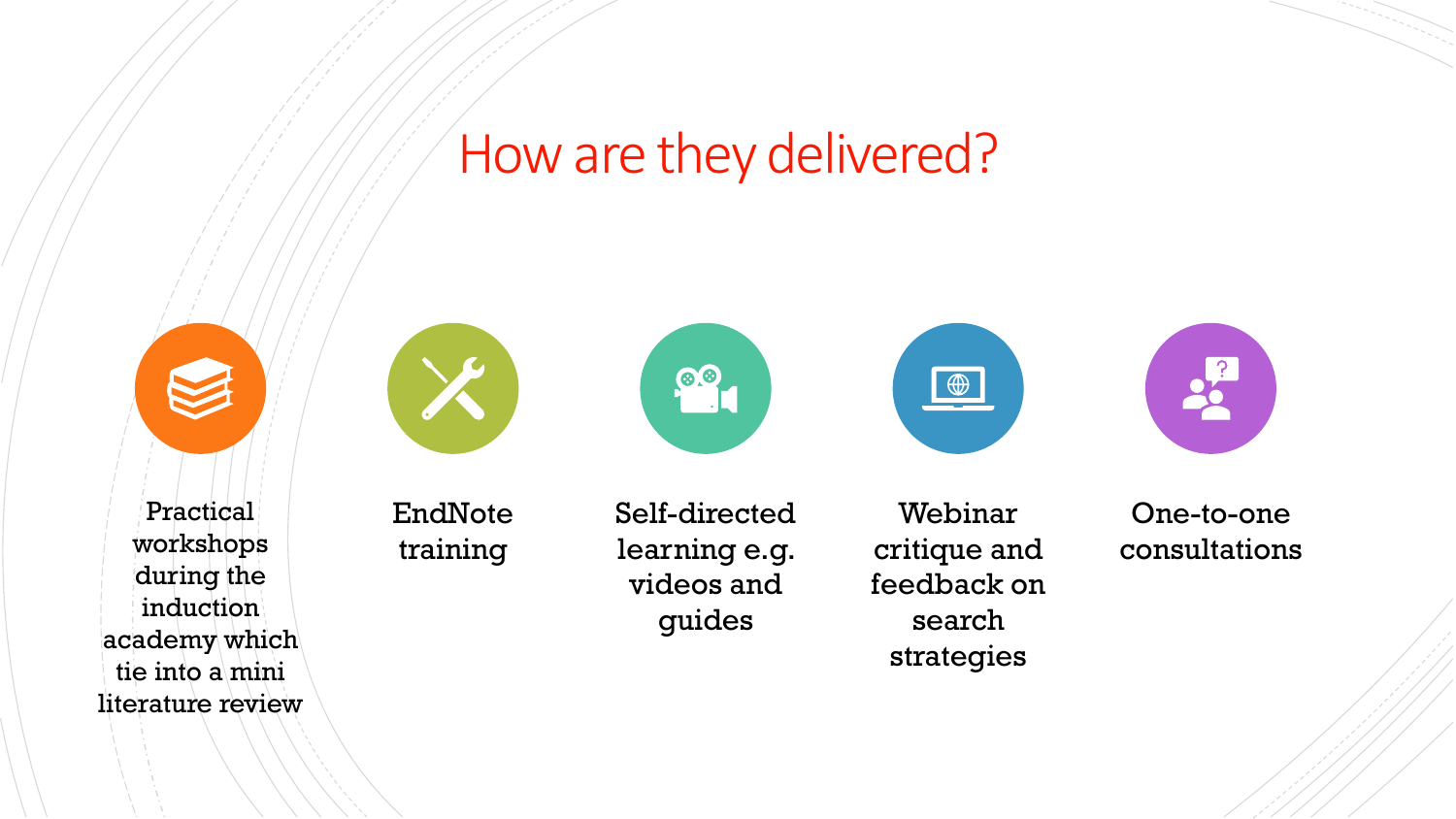- 1. Do you think we are aiming for the right abilities in our Medical students and Health Researchers?
- 2. Where does what we expect crossover or differ to what is expected in practice?
- 3. Did anything surprise you about what we do or don't do?



## **Questions** for you

#itsgreatupnth